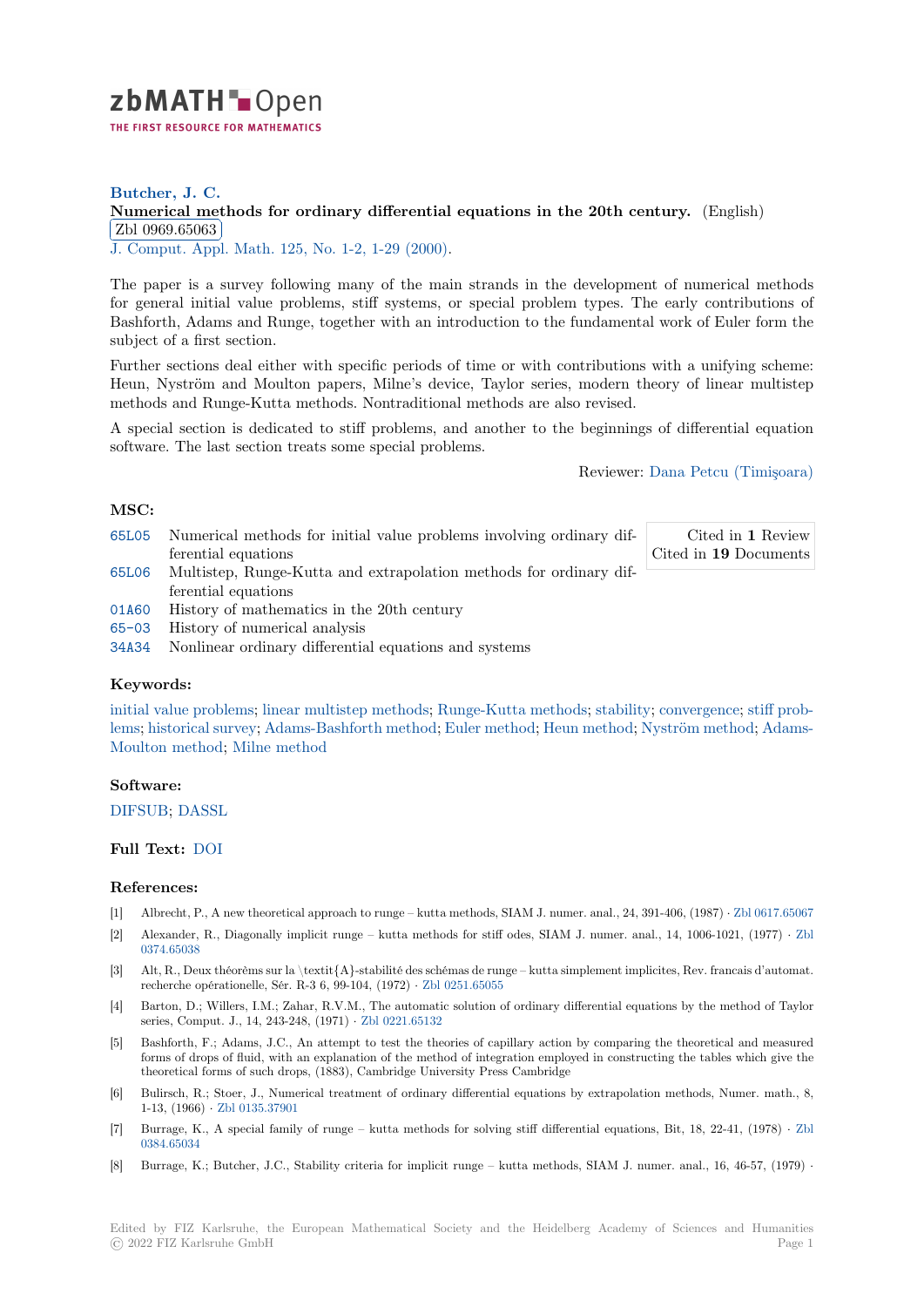Zbl 0396.65043

- [9] Butcher, J.C., Coefficients for the study of runge kutta integration processes, J. austral. math. soc., 3, 185-201, (1963) *·* Zbl 0223.65031
- [10] Butcher, J.C., Implicit runge kutta processes, Math. comp., 18, 50-64, (1964) *·* Zbl 0123.11701
- [11] [Butcher, J.C., O](https://zbmath.org/0396.65043)n the attainable order of runge kutta methods, Math. comp., 19, 408-417, (1965) *·* Zbl 0132.36401
- [12] Butcher, J.C., A modified multistep method for the numerical integration of ordinary differential equations, J. assoc. com[put.](https://zbmath.org/0223.65031) [Mach., 12,](https://zbmath.org/0223.65031) 124-135, (1965) *·* Zbl 0125.07102
- [13] Butcher, J.C., An algebraic theory of integration methods, Math. comp., 26, 79-[106, \(1972\)](https://zbmath.org/0123.11701) *·* Zbl 0258.65070
- [14] Butcher, J.C., The non-existence of ten stage eighth order explicit runge kutta methods, Bit, 25[, 521-540, \(1985](https://zbmath.org/0132.36401)) *·* Zbl 0579.65066
- [15] Butcher, J.C., A stability pr[operty of implic](https://zbmath.org/0125.07102)it runge kutta methods, Bit, 15, 358-361, (1975) *·* Zbl 0333.65031
- [16] Calahan, D.A., A stable, accurate method of numerical integration for nonlinear systems, Pr[oc. IEEE, 56, 74](https://zbmath.org/0258.65070)4, (1968)
- [17] Ceschino, F.; Kuntzmann, J., Problèmes différentiels de conditions initiales, (1963), Dunod Paris *·* Zbl 0126.12504
- [18] [M. Crouzei](https://zbmath.org/0579.65066)x, Sur les méthodes de Runge-Kutta pour l'approximation des problèmes d'évolution, [Lecture Notes i](https://zbmath.org/0333.65031)n Economics and Mathematical Systems, Vol. 134, Springer, Berlin, 1974, pp. 206-223.
- [19] Crouzeix, M., Sur la \textit{B}-stabilité des méthodes de runge kutta, Numer. math., 32, 75-82, (1979) *·* Zbl 0431.65052
- [20] Curtiss, C.F.; Hirschfelder, J.O., Integration of stiff equations, Proc. nat. acad. sci., 38, 235-243, (1952) *·* [Zbl 0046](https://zbmath.org/0126.12504).13602
- [21] Dahlquist, G., Convergence and stability in the numerical integration of ordinary differential equations, Math. scand., 4, 33-53, (1956) *·* Zbl 0071.11803
- [22] Dahlquist, G., Stability and error bounds in the numerical integration of ordinary differential equations, Ku[ngl. tekn. Högsk](https://zbmath.org/0431.65052). handl. Stockholm, 130, 1-87, (1959)
- [23] Dahlquist, G., A special stability property for linear multistep methods, Bit, 3, 27-43, (1963) *·* Zbl 0123.11703
- [24] G. Dahlquist, [Error Analysis fo](https://zbmath.org/0071.11803)r a Class of Methods for Stiff Non-Linear Initial Value Problems, Lecture Notes in Mathematics, Vol. 506, Springer, Berlin, 1976, pp. 60-72. *·* Zbl 0352.65042
- [25] Dahlquist, G., \textit{G}-stability is equivalent to A-stability, Bit, 18, 384-401, (1978) *·* Zbl 0413.65057
- [26] Donelson, J.; Hansen, E., Cyclic composite multistep predictor-corrector methods, SIAM J. nu[mer. anal., 8, 13](https://zbmath.org/0123.11703)7-157, (1971) *·* Zbl 0216.48901
- [27] Ehle, B.L., A-stable methods and Padé app[roximations to](https://zbmath.org/0352.65042) the exponential, SIAM J. numer. anal., 4, 671-680, (1973) *·* Zbl 0236.65016
- [28] Enright, W.H.; Hull, T.E.; Lindberg, B., Comparing numerical methods for stiff systems of odes, Bit, 15, 10-48, (1975) *·* Zbl 0[301.65040](https://zbmath.org/0216.48901)
- [29] Frank, R.; Schneid, J.; Ueberhuber, C.W., The concept of \textit{B}-convergence, SIAM J. numer. anal., 18, 753-780, (1[981\)](https://zbmath.org/0236.65016) *·* [Zbl 0467.6](https://zbmath.org/0236.65016)5032
- [30] Gear, C.W., Hybrid methods for initial value problems in ordinary differential equations, SIAM J. numer. anal., 2, 69[-86,](https://zbmath.org/0301.65040) [\(1965\)](https://zbmath.org/0301.65040) *·* Zbl 0173.44403
- [31] Gear, C.W., Algorithm 407, DIFSUB for solution of ordinary differential equations, Comm. ACM, 14, 447-451, (1971)
- [32] [Gibbons, A., A p](https://zbmath.org/0467.65032)rogram for the automatic integration of differential equations using the method of Taylor series, Comput. J., 3, 108-111, (1960) *·* Zbl 0093.31604
- [33] Gill, S., [A process for th](https://zbmath.org/0173.44403)e step-by-step integration of differential equations in an automatic digital computing machine, Proc. Cambridge philos. soc., 47, 96-108, (1951) *·* Zbl 0042.13202
- [34] Gragg, W.W.; Stetter, H.J., Generalized multistep predictor-corrector methods, J. assoc. comput. Mach., 11, 188-209, (1964) *·* Zbl 0168.13803
- [35] Hairer, E.; Lubich, C.; Roche, M., The numerical solution of differential algebraic systems by runge kutta methods, Lecture notes in mathematics, Vol. 1409, (1989), Sp[ringer Berlin](https://zbmath.org/0042.13202)
- [36] Hairer, E.; Wanner, G., On the Butcher group and general multi-value methods, Computing, 13, 1-15, (1974) *·* Zbl 0293.65050
- [37] [Hairer, E.; Wann](https://zbmath.org/0168.13803)er, G., A theory for Nyström methods, Numer. math., 25, 383-400, (1976) *·* Zbl 0307.65053
- [38] Hammer, P.C.; Hollingsworth, J.W., Trapezoidal methods of approximating solutions of differential equations, Mtac, 9, 269- 272, (1955)
- [39] Henrici, P., Discrete variable methods in ordinary differential equations, (1962), Wiley New York *·* Zbl 0112.[34901](https://zbmath.org/0293.65050)
- [40] Heun, K., Neue methoden zur approximativen integration der differentialgleichungen eineru[nabhängigen ve](https://zbmath.org/0307.65053)ränderlichen, Z. math. phys., 45, 23-38, (1900) *·* Zbl 31.0333.02
- [41] Hull, T.E.; Enright, W.H.; Fellen, B.M.; Sedgwick, A.E., Comparing numerical methods for ordinary differential equations, SIAM J. numer. anal., 9, 603-637, (1972) *·* Zbl 0221.65115
- [42] Iserles, A.; Nørsett, S.P., Order stars, (1991), Chapman & Hall London *·* Zbl 0743.65062
- [43] Kaps, P.; Wanner, G., A study [of rosenbrock ty](https://zbmath.org/31.0333.02)pe methods of high order, Numer. math., 38, 279-298, (1981) *·* Zbl 0469.65047
- [44] K.S. Kunz, Numerical solution of ordinary [differential equ](https://zbmath.org/0221.65115)ations: methods of starting the solution, in: Numerical Analysis, McGraw-Hill, New York, 1957.